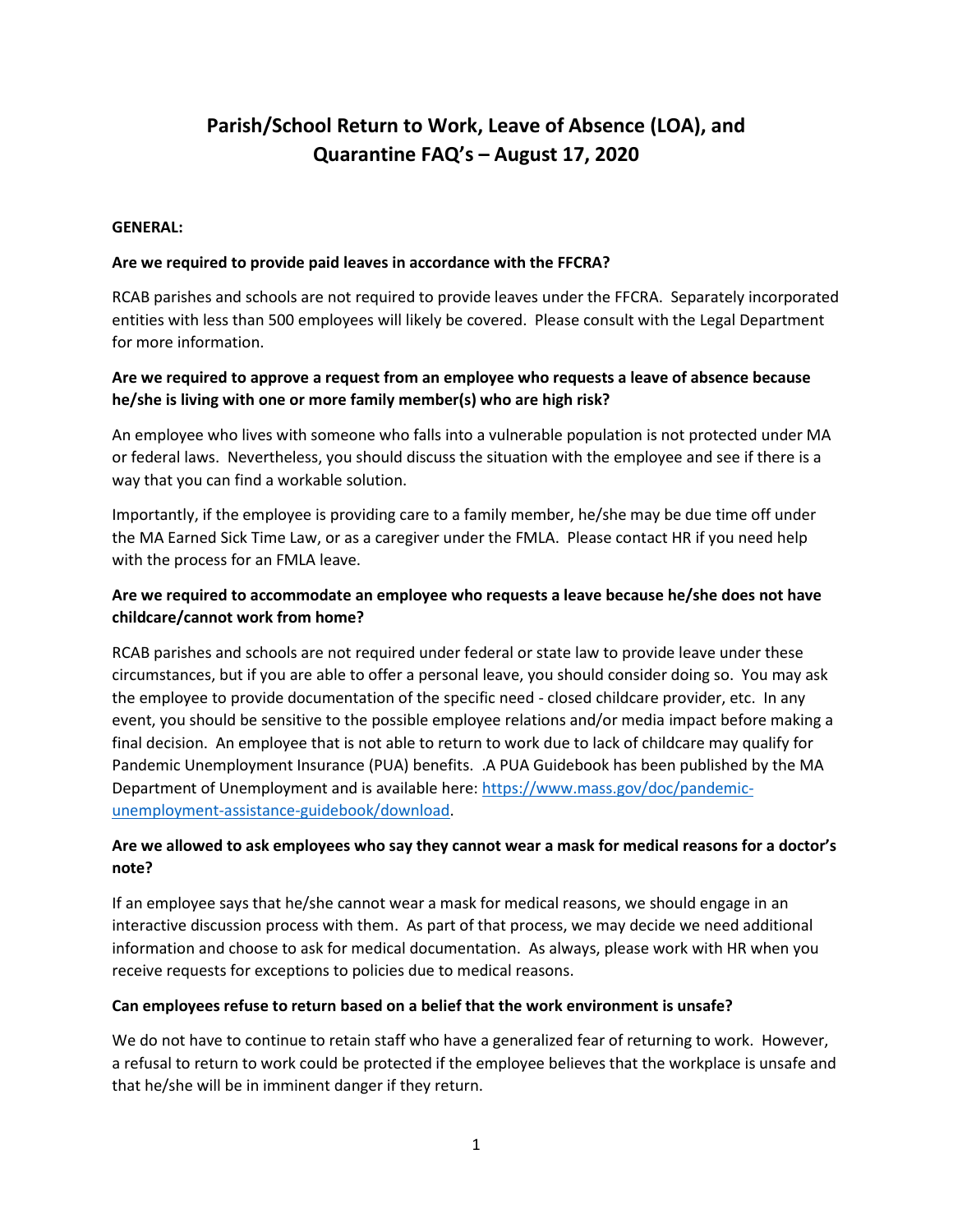You should first be sure that your school or parish operations are fully compliant with all state and federal safety guidelines. You should then inform the employee of overall compliance and the specific safety measures that have been put in place.

If an employee still chooses not to return, you should work with HR and Legal to determine possible next steps.

#### **Do we have to continue to retain employees who tell us that they are afraid to return?**

A generalized fear of COVID is not by itself a legally protected reason not to return to work, but more information is needed before a decision can be made. If for example that fear was the result of a mental impairment that was covered by the ADA, we would need to enter into an interactive discussion with the employee to determine if a reasonable accommodation could be made.

This same condition might qualify the employee for an FMLA leave to deal with their own serious health condition.

# **Do we have to continue to retain employees who need to utilize mass transit to get to work but are afraid to do so?**

We do not however, you should discuss the situation with the employee to be sure that you understand the specific reason(s) they are afraid. As mentioned above, it is possible that a more serious health issue may exist, and that may require we engage in an interactive discussion.

# **Should leaders in our parishes and schools initiate conversations with older staff or others who we believe may be at higher risk?**

While it is acceptable to send a note to all staff inviting them to self-identify if they have concerns, you should not make assumptions about a person's risk based on their age or other physical or mental characteristics. Initiating conversations with certain individuals - even if intended to be in their best interests – would constitute different treatment and could be considered discriminatory.

# **Does an employee have to present documentation if he/she indicates that they have been advised not to return to work?**

To ensure consistency and equity in our processes, we should ask staff to present documentation to justify a request for a leave or other accommodation. We should however be flexible, especially in cases where the need for the request is obvious or otherwise known, and take into account that getting a doctor's note may be challenging at the present time.

#### **SCHOOLS:**

# **Are we allowing teachers or staff to take a year-off if they request it? Do we need to guarantee them a job the following school year?**

The school should engage teachers or staff who request an extended leave of absence in a discussion to be sure they understand the reason(s) for the request. If that reason is based on a medical condition covered by the ADA, you can discuss whether the school might be able to provide a reasonable accommodation, including a LOA. This medical condition may also qualify the individual for a jobprotected leave, up to 12-weeks under the FMLA.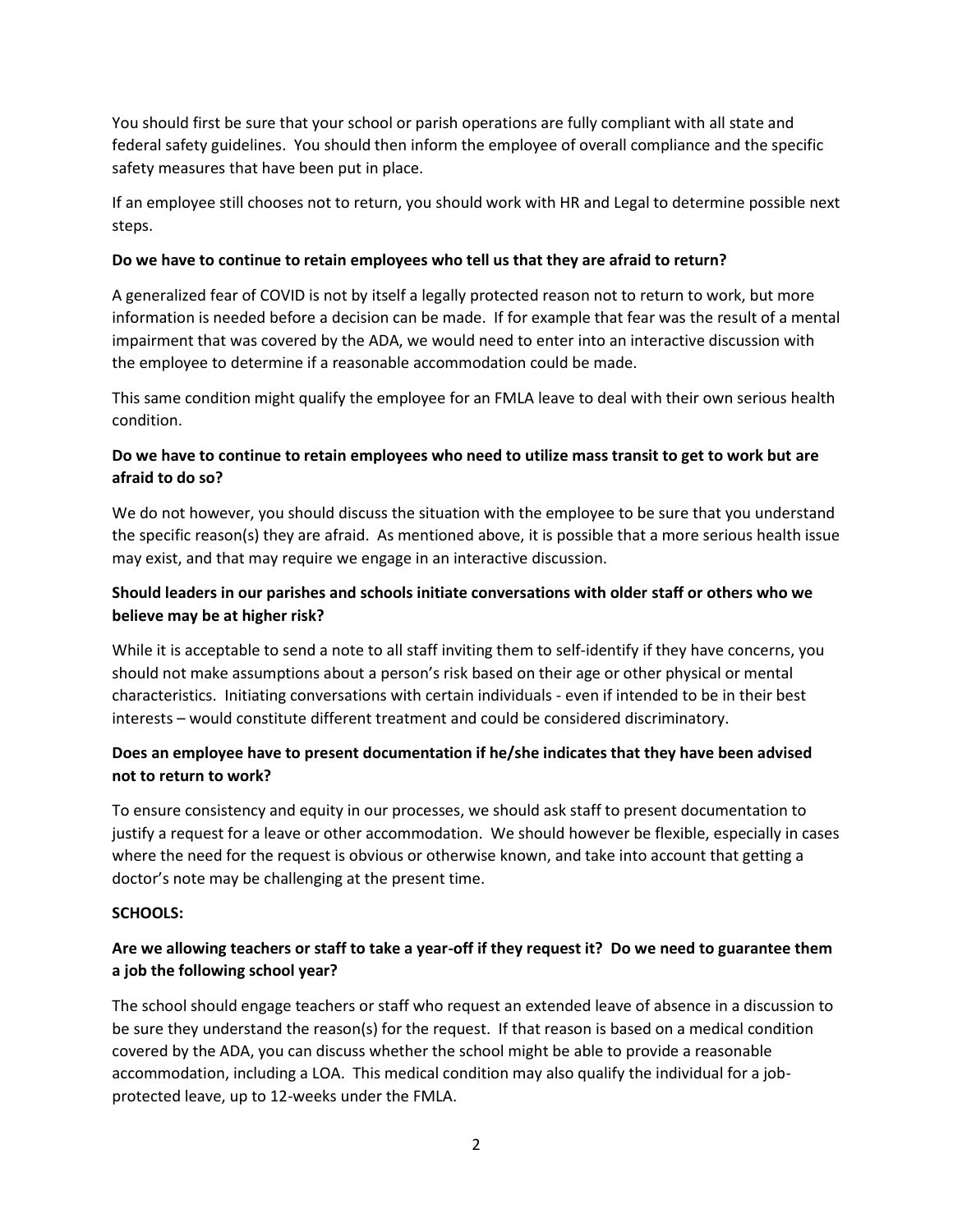It is important to note that accommodations in the form of a leave of absence are typically approved for relatively short periods of time (1-4 months) and then re-evaluated. Considering the pace of change in the conditions related to the Coronavirus, having the ability to re-evaluate the situation periodically may prove helpful.

If you determine that a shorter LOA is not adequate under the circumstances, you may decide to grant a longer (up to 1-year) leave request. This type of leave would typically be considered a personal leave and would not include a guarantee of employment in the future, although principals have discretion in these decisions. In addition, an employee on an extended personal leave will be considered inactive and will therefore need to make arrangements for benefits continuation (if applicable).

# **If a school cleaning staff cannot clean the bathroom after one student uses it, can the teacher be asked to do the cleaning?**

According to the "Fall Reopening and Facilities Operations Guidance, July 22, 2020 Edition" (the "Reopening Guidance") issued by DESE, Page #15 addresses the responsibility for cleaning as follows: *"... Responsibility: Dedicated custodial staff should handle all disinfecting requiring chemicals for facilities (e.g. classrooms, bathrooms, mask break areas) and high touch objects (e.g. door handles, light switches, water fountains). For other surfaces, determine cleaning responsibility on a case -by- case basis."*

The guidance also contains the following:

Page #4 - "*School cleaning and disinfecting: For high touch surfaces, cleaning and disinfecting should occur multiple times per day between uses."*

Page #14 - *"Bathroom use. Consider not allowing students to use the bathroom during transition times, and otherwise using a sign out system to reduce the number of students in a bathroom at one time*."

Page #15 - "*Frequency: Cleaning and disinfecting should occur at least daily for shared spaces and furniture. For high-touch services (e.g. door handles, light switches, water fountains, toilet seats) cleaning and disinfecting should occur three to four times per day and/or between uses*

# **Our pastor would like to use parish religious education staff to teach religion in our school. Is that allowed under the state guidelines for student groups/cohorts?**

Yes, if parish religious education staff are asked to go into the school to teach religion, this is allowed.

**We have a part time teacher who also works at another school, who has notified us that she will not be coming back to our school as she does not feel it is safe for the children to have a teacher travel between schools. Is it acceptable for a teacher to work at two different schools?**

Yes, as long as health and safety requirements are followed including but not limited to not entering school with a fever or symptoms of COVID-19.

# **Is a nurse required to be at school for the 7:30 drop-off in case a child is ill?**

While we are not aware of a requirement that a nurse be present, each school must make and adhere to its own plan to isolate students with COVID-19 symptoms in a medical waiting room per Page #10 of "Reopening Guidance" regardless of the time of day when symptoms are noted.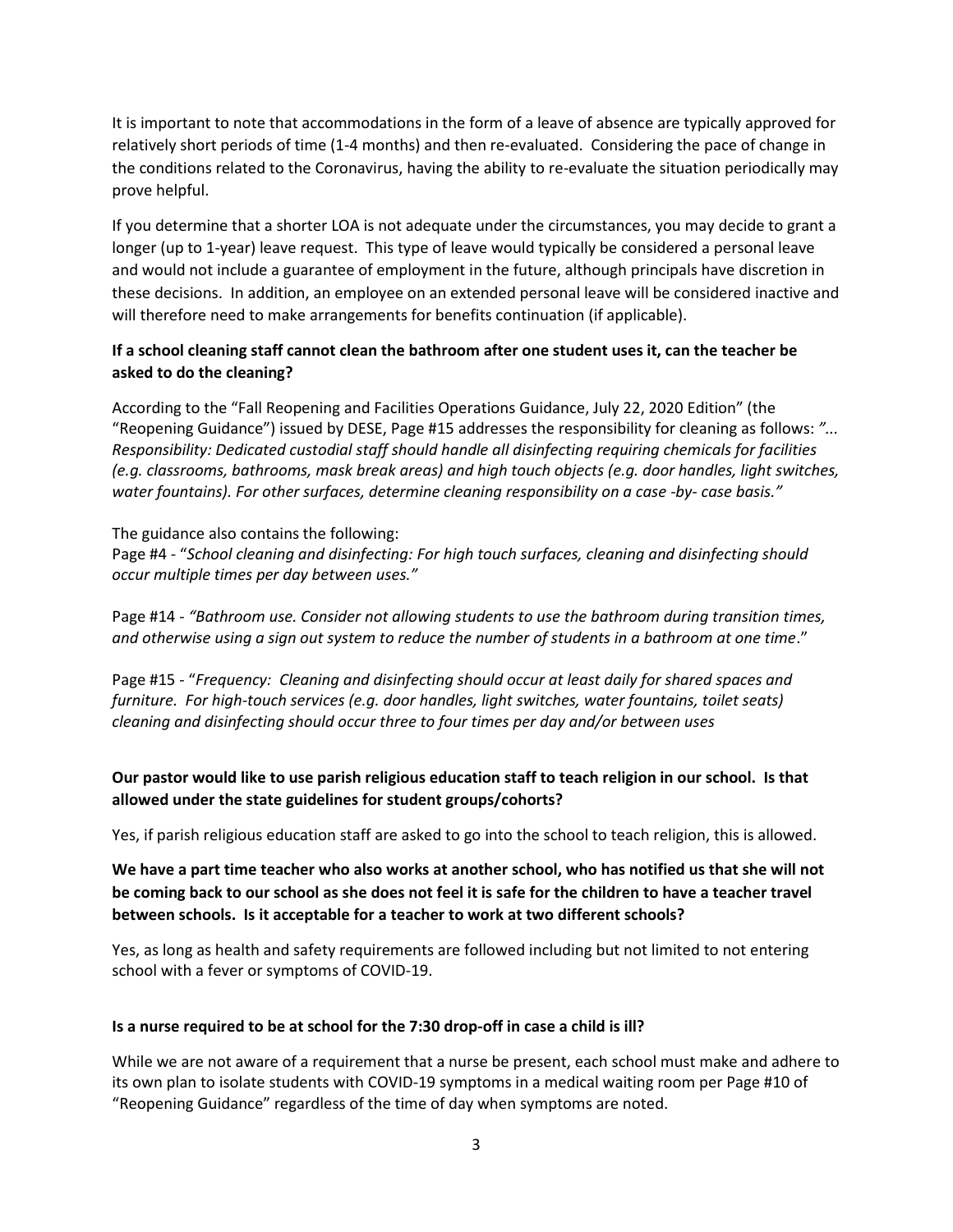# **Will each school be putting together a pool of subs to cover teacher illness and/or quarantine/isolation?**

This is a good idea. The CSO is also accumulating a list of substitutes. The website will be shared with School Leaders when ready.

#### **Must each student's temperature be taken before they are allowed to enter the school?**

No, Page #10 of the 6/25, DESE Guidelines states "As noted in previous guidance, temperature checks are not recommended as screening for all students due to the high likelihood of potential false positive and false negative results." The guidelines on page 11 continue - "*While there are no screening procedures required at the point of entry, school staff should observe students throughout the day and refer students who may be symptomatic to the school healthcare point of contact."*

Some of our schools intend to ask parents if the child is ill or has a fever and document the responses. The CSO is working with FACTS to add fields in the Student Information System to capture this data.

# **Are we required to pay teachers or other staff who exhaust their sick time when they are out due to a quarantine or because of their own COVID-related illness?**

Once teachers have exhausted all sick time or other paid-time due to them (vacation, STD, or personal for ex.), we are not obligated to continue to pay them. Having said that, especially in cases where they are in quarantine in accordance with state guidance, we should at least consider whether it might be possible to pay or supplement their paid time during the quarantine period. They may also qualify for PUA benefits. See the Guidebook referenced above.

There is an additional safety consideration here as well, that is that staff who are not paid may choose not to report an exposure in the future due to the lack of pay.

**One of our employees notified us that they had recently traveled to a state outside New England. As a result, per Governor Baker's order they will need to quarantine for 14 days. Working from home is not a viable option**. (Note: the following responses assume that the employee remains asymptomatic during the 14-day quarantine period.)

# **1. Can I require that they use vacation or sick time?**

Employees may elect to use paid time during quarantine periods but should not be required to do so.

# **2. If they do not have accrued time, do I need to pay them?**

You need to pay non-exempt employees for hours actually worked, and exempt employees must receive their normal weekly pay if they work any portion of a week. While you are not required by state or federal law to pay beyond that, if you have the means, you should consider paying for quarantine periods. Failure to do so puts employees in a very difficult position and may be a disincentive to reporting future travel or exposure to COVID. This may in turn increase the risk of COVID within the workplace. There may be PUA benefits available. Please check the PUA Guidebook for information.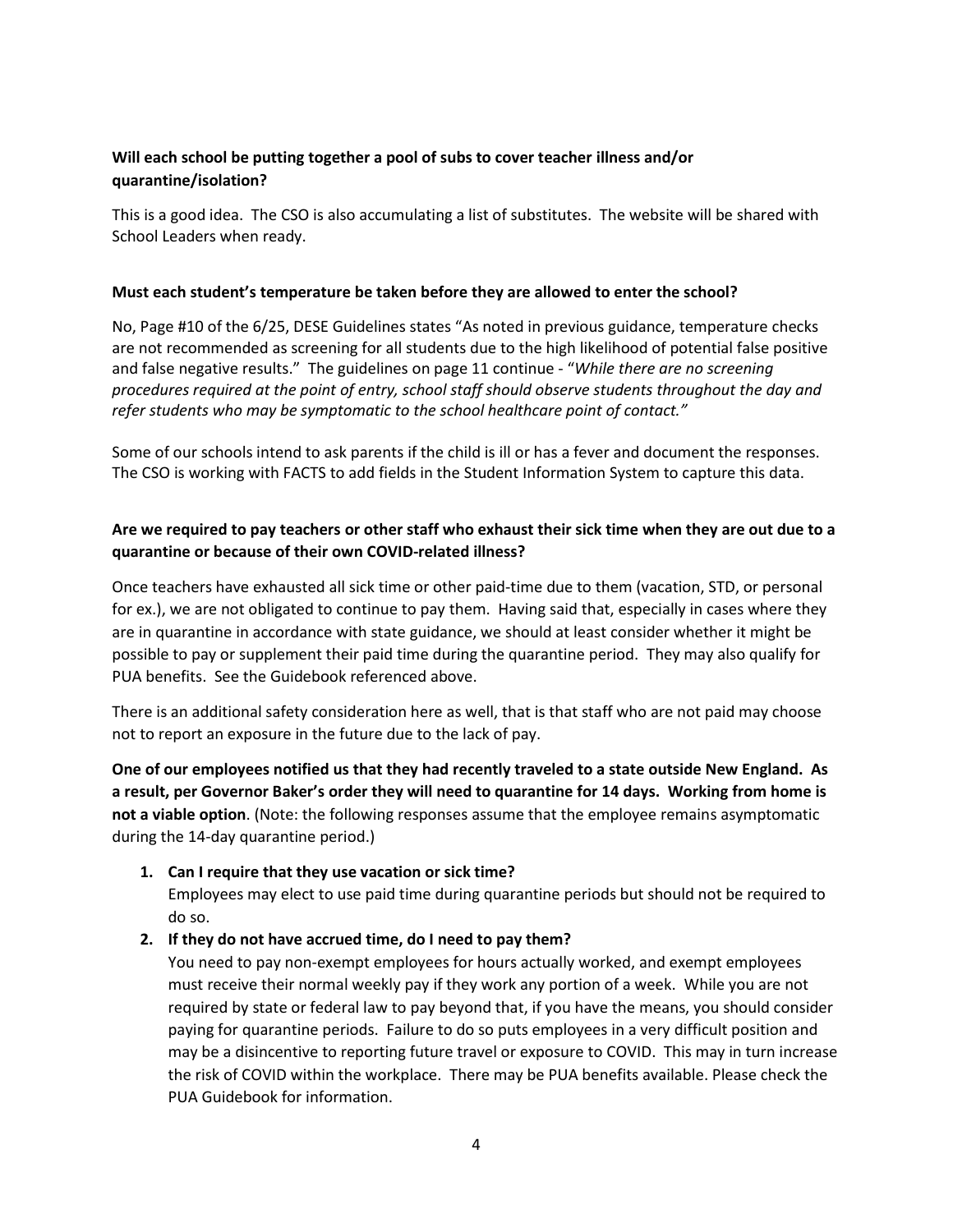- **3. Do they continue to accrue sick and/or vacation time during a 14-day quarantine period?** Employees on an unpaid status would not normally continue to accrue sick and/or vacation time unless the school policy states that they will do so.
- **4. Can I pay them less than their normal pay rate if I pay the state minimum wage, or the minimum salary for exempt employees?** Yes, you may choose to pay less than the normal rate for periods that would otherwise be unpaid.

#### **How do benefits work for a leave/extended leave of absence?**

For those periods of time that an employee is receiving pay (vacation, sick, personal, STD, paid leave, etc.) employee contributions continue, and benefits continue as well. For protected leaves under FMLA, arrangements must be made to pay for benefits, and benefits are retained for the period of the leave.

Once an employee moves into an unpaid status, if the employee is on an approved leave of absence, benefits can continue for up to 6 months of total absence from work, as long as premiums continue to be paid by the school through the monthly invoice. The Benefits Office should be contacted for specific guidance.

#### **QUARANTINE:**

### **If an employee lives in the same house as someone who tests positive for COVID, does that employee now need to take 14 days off work to quarantine? Is that time off covered? Paid?**

An employee exposed to a COVID-positive individual should quarantine for up to 14 days (depending upon the date of the exposure). If this person is asymptomatic, they may use accrued paid time. While you are not required by state or federal law to pay beyond that, if you have the means, you should consider paying for quarantine periods. Failure to do so puts employees in a very difficult position and may be a disincentive to reporting future exposure to COVID. This may in turn increase the risk of COVID within the workplace. Employees whose pay is impacted because of a quarantine may qualify for PUA benefits. Check the PUA Guidebook for more information.

#### **How do we determine if/when an entire class needs to be quarantined?**

Under the current guidance from the MA Department of Public Health (DPH), it is unlikely that an entire class would need to be quarantined IF strict social distancing and face covering requirements are being observed. In conjunction with the Department of Elementary and Secondary Education (DESE), the following guidance is issued:

#### **Definition of a close contact**

• If a student or staff member tests positive for COVID-19, their close contacts will be defined as only those who have been within 6 feet of distance of the individual for at least fifteen minutes, while the person was infectious. The infectious period begins 2 days prior to symptom onset. If someone is asymptomatic, the infectious period is considered to begin 2 days prior to the collection of their positive test. While previous guidance stated that all students in an